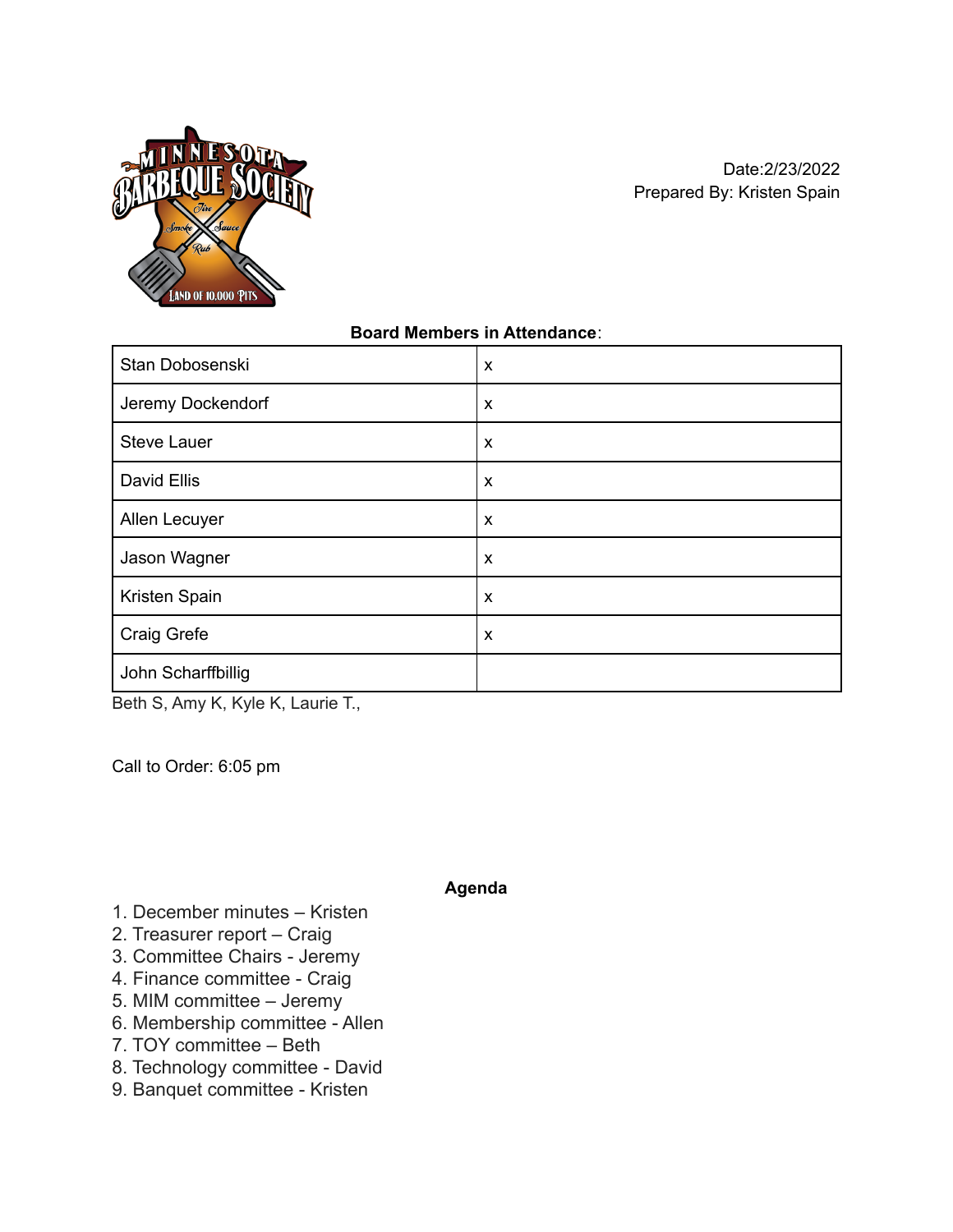- 10. Spring Training John
- 11. BBQ news article due March
- 12. Next board meeting: March 23 rd
- 13. Floor

| <b>Topic</b>                                | <b>Synopsis</b>                                                                                                                         | <b>Motions / Actions</b>                                                                                                                                          |
|---------------------------------------------|-----------------------------------------------------------------------------------------------------------------------------------------|-------------------------------------------------------------------------------------------------------------------------------------------------------------------|
| <b>December minutes -</b><br><b>Kristen</b> | Minutes Read and<br>approved                                                                                                            | <b>Motion to Accept: Beth</b><br>Second: Allen<br>Approved 6:10pm<br>None opposed                                                                                 |
| <b>Treasurer's Report -</b><br>Craig        | Financial standing as of<br>$2/23/22$ :<br>USBank: \$48061.00<br>Paypal: Balance \$369.92<br><b>Total Outstanding</b><br>Charges \$0.00 | <b>Motion to Accept: Kristen</b><br>Second: Allen<br>None opposed<br><b>Action Item:</b>                                                                          |
| <b>Committee Chairs -</b><br>Jeremy         | New TOY committee chair<br>- Jason Wagner                                                                                               | Action Item: Jeremy to<br>discuss / present transition<br>planning ideas for<br>transitions coming up for<br>committees and officer<br>roles for changes in 2023. |
| <b>Finance - Craig</b>                      | <b>Budgets - Revising</b><br>/Updating<br>Afini-pay, we are<br>seeing some CC<br>fail.<br>Reconcile invoices<br>in Wild Apricot to      | Action item: Continue to<br>follow up on issues with<br>CC processing - various<br>reasons for this.                                                              |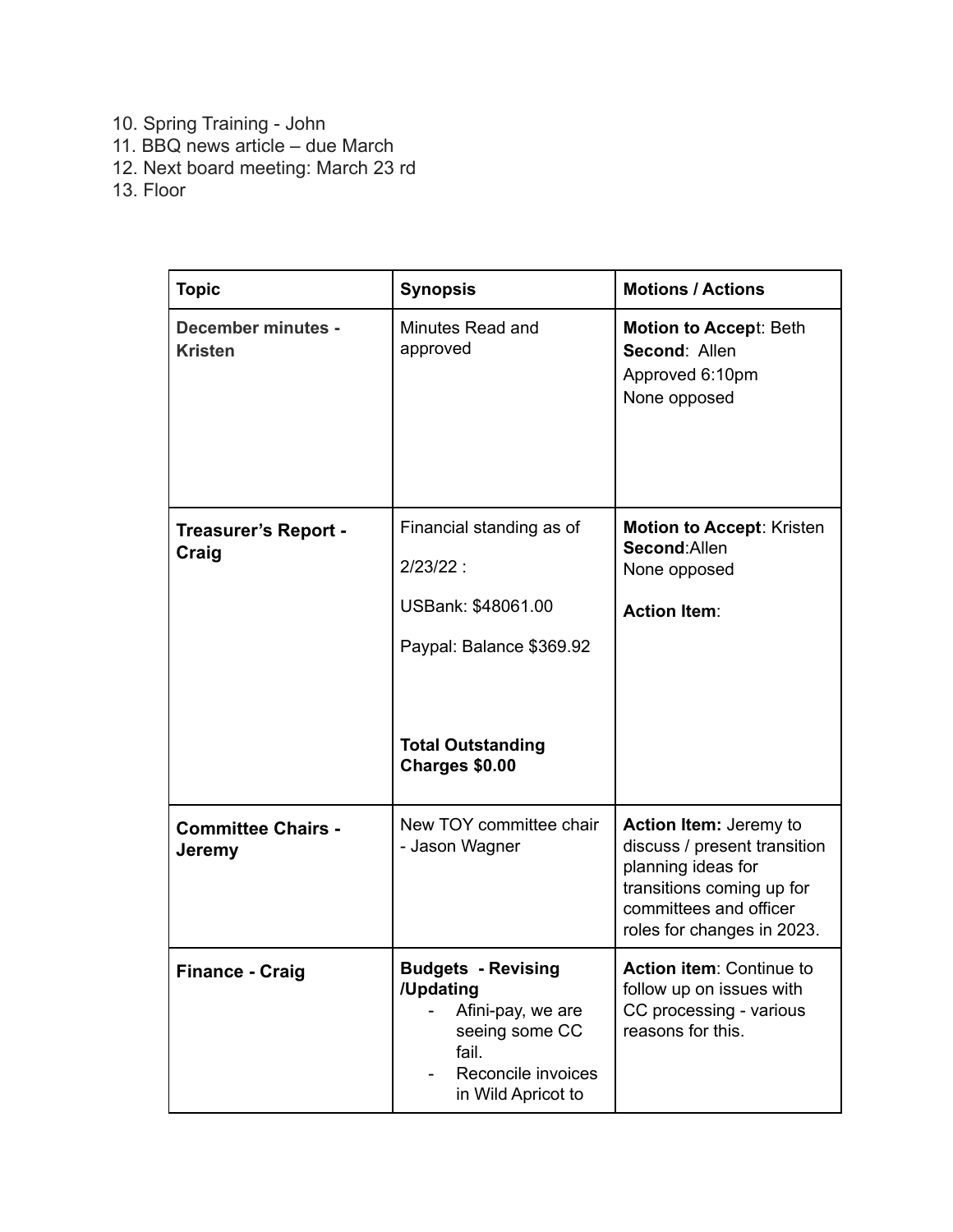|                                                | match Afini-pay<br>and the bank.<br>Sales and use tax<br>submission done in<br>early Feb<br>Taxes will be<br>started soon.                                                                             |                                                                                                                                                                                                                        |
|------------------------------------------------|--------------------------------------------------------------------------------------------------------------------------------------------------------------------------------------------------------|------------------------------------------------------------------------------------------------------------------------------------------------------------------------------------------------------------------------|
| <b>MIM committee - Jeremy</b>                  | Last meeting was the 16th.<br>Assigned lead roles for<br>most of the tasks.                                                                                                                            | <b>Action item: Confirmation</b><br>from Compart<br><b>Action item: Hotel stays</b><br><b>Action item: Finalize leads</b><br>for roles onsite.<br>Action item: Trophy order<br><b>Action item: Raffle</b><br>donations |
| <b>Membership - Allen</b>                      | 255 Active Members right<br>now<br>3 business members<br>expiring<br>12 current business<br>members                                                                                                    | Action item: Look to add<br>'approval' task to the<br>membership process for<br>business members                                                                                                                       |
| <b>Judge of the Year</b><br><b>Nominations</b> | David is looking to write a<br>Proposal of a change to<br>this process.<br>For example /ideas:<br>organizers nominate from<br>each TOY contest, people<br>who became master<br>judges are added, board | <b>Action Item: Meet with</b><br>Beth/Laurie/David/others to<br>pull together a proposal.                                                                                                                              |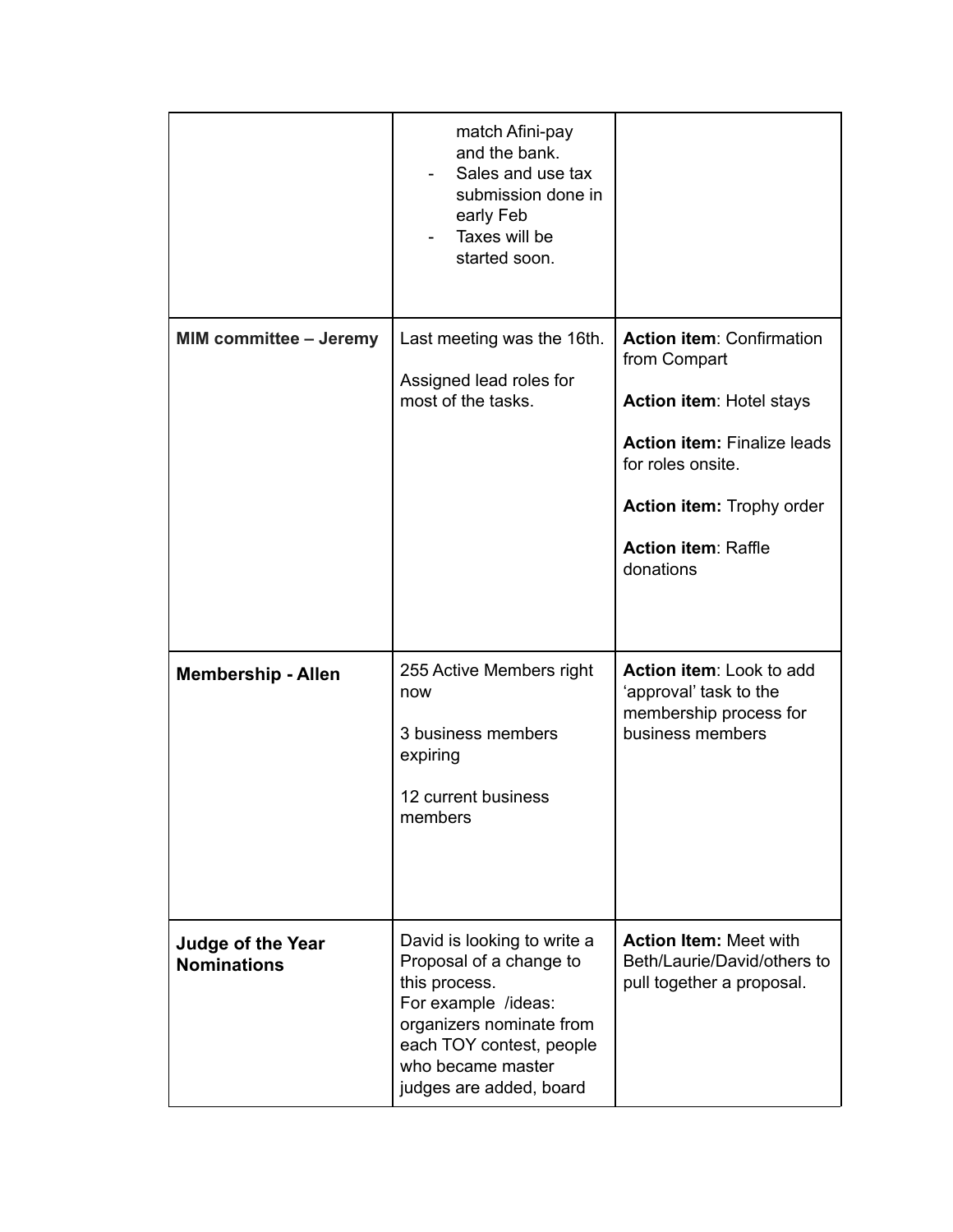|                                              | members nominate, define<br>'criteria' better - what<br>makes someone an<br>outstanding judge, kcbs<br>certified, MBS member,<br>number of contests<br>judged? (min # of MN<br>contests)                                                                                                                                                                                                                                                                                                                                                             |                                                                                                                                                                                                                                                                                                                                                                                                                                                                            |
|----------------------------------------------|------------------------------------------------------------------------------------------------------------------------------------------------------------------------------------------------------------------------------------------------------------------------------------------------------------------------------------------------------------------------------------------------------------------------------------------------------------------------------------------------------------------------------------------------------|----------------------------------------------------------------------------------------------------------------------------------------------------------------------------------------------------------------------------------------------------------------------------------------------------------------------------------------------------------------------------------------------------------------------------------------------------------------------------|
| <b>TOY committee - Beth</b>                  | Team registration for<br><b>Team of the Year this</b><br>year - by MN in May<br>Out of State language -<br>"We will consider contests<br>from other states if they<br>expect to have 50% or<br>more MBS members<br>attending the contest, the<br>organizer has to contact<br>the contest state<br>representative to inform<br>them MBS would be<br>including the contest in MN<br>TOY, President of the<br>societies would discuss<br>reciprocity"<br>Stats:<br>BY: Nick Hettwer, Steve<br>(review)<br>Masters: Allison Larrimore,<br>Craig (review) | <b>Motion to Approve the</b><br>Language: The out of<br>state language for contests<br><b>Motion: David</b><br><b>Second: Steve</b><br>Vote: Non opposed<br><b>Action Item: Update the</b><br>website with the out of<br>state language<br>Motion to approve: BHTB<br>I and II - backyard and pro<br>contests: Craig<br>Second: Allen<br>Discussion: None<br>Vote: Passes,<br>Non opposed<br><b>Action Item: Update</b><br>BHTB events with TOY<br>designation (completed) |
| Technology committee -<br><b>David</b>       |                                                                                                                                                                                                                                                                                                                                                                                                                                                                                                                                                      | <b>Action Item: Website -</b><br>Redo the colors that are<br>better for color blind<br>readers                                                                                                                                                                                                                                                                                                                                                                             |
| <b>Banquet Committee -</b><br><b>Kristen</b> | Jan 29th was a success<br>Online: \$\$1,492.85<br>Raffle: \$3059<br>Sales: \$3440<br>Total: \$7991.85                                                                                                                                                                                                                                                                                                                                                                                                                                                | <b>Action Item: Put a</b><br>placeholder on same<br>hotel for Jan 28, 2023<br>(complete)                                                                                                                                                                                                                                                                                                                                                                                   |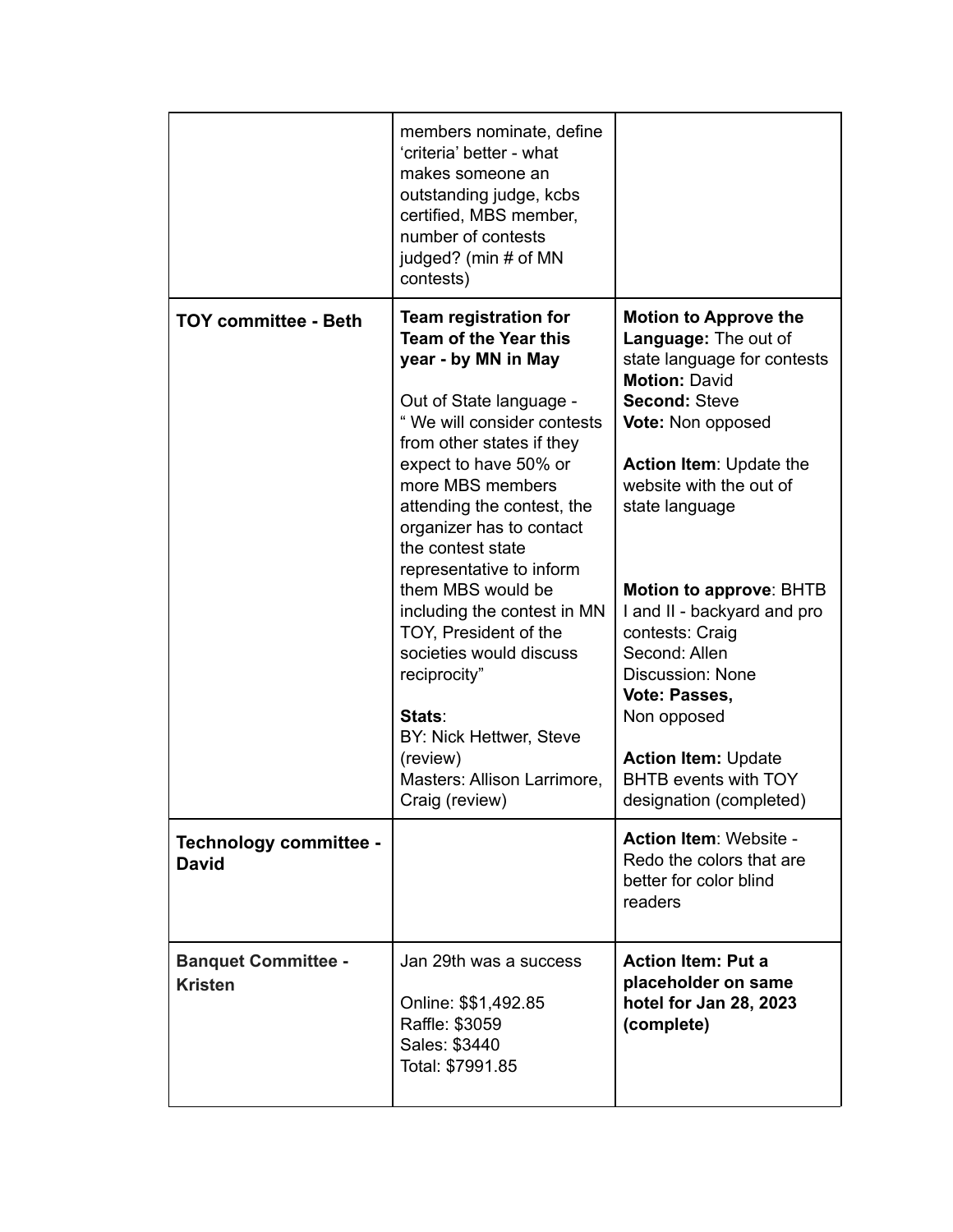|                               | Costs to date: \$6009.84                                                                                                                                              |                                                                                                                                                   |
|-------------------------------|-----------------------------------------------------------------------------------------------------------------------------------------------------------------------|---------------------------------------------------------------------------------------------------------------------------------------------------|
|                               | Net: \$1982.01                                                                                                                                                        |                                                                                                                                                   |
| Spring Training - John S.     | April 2nd and UofM<br>Speakers are booked.<br>Agenda is set up.<br>Registration open; want to<br>increase sales. Dropping<br>off flyers at some of the<br>BBQ stores. | <b>Action Item: Distribute /</b><br>Publish more advertising.<br>Action item: John - Can<br>Jess do a Facebook live<br>with us for a few minutes? |
| <b>BBQ news article - Dec</b> | Toy Winners - Furlongs<br>and Hogline<br>TOY registration<br><b>Business members</b><br>Charity event?<br>Judge class                                                 | <b>Action for: April article</b><br>due March 18th (multiple<br>writers)                                                                          |
|                               | Ideas:<br>Winterize your BBQ<br>trailer<br>How to Sharpen<br><b>Knives</b><br>How to series.                                                                          |                                                                                                                                                   |
| <b>Floor</b>                  | March 15th - Get requests<br>for marketing materials to<br>David.<br>Darrin W. : Is there<br>mentoring between<br>backyard and pro this                               | <b>Action Item:</b>                                                                                                                               |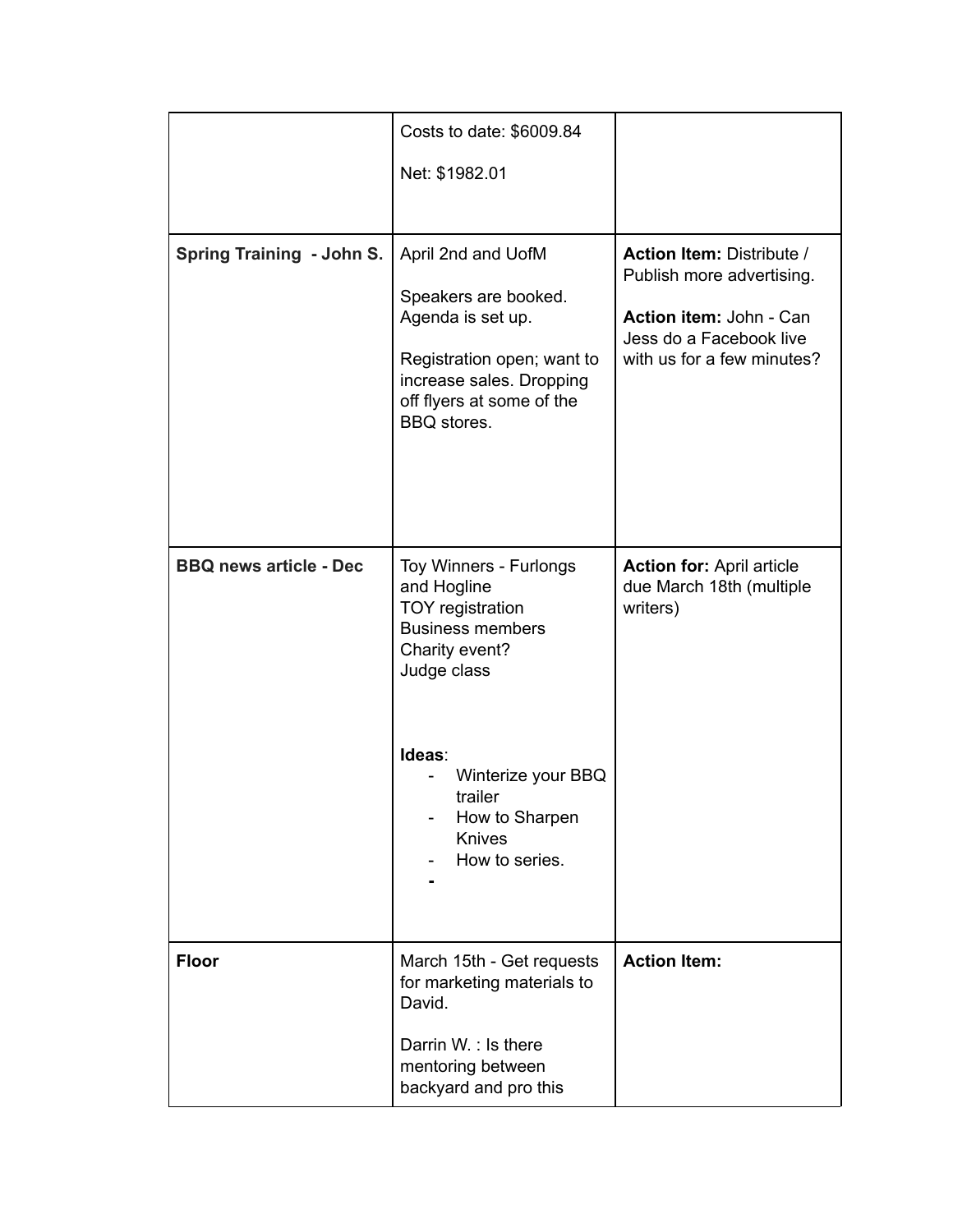| year? And where to sign<br>up? - We are not doing<br>that activity this year.                             |  |
|-----------------------------------------------------------------------------------------------------------|--|
| David: MIM: What are the<br><b>KCBS</b> requirements for<br>KidsQue this year? Info will<br>be published. |  |
| No other items from the<br>floor.                                                                         |  |
|                                                                                                           |  |
|                                                                                                           |  |
|                                                                                                           |  |

## **Next Meeting:**

| Date       | Time    | Location        |
|------------|---------|-----------------|
| March 23rd | 6pm-8pm | Zoom / Davannis |

Motion to Adjourn: David Second: Allen Meeting Closed : Adjourned 8:01 pm

#### **Committees:**

Membership Committee Allen (chair), Kristen, Craig, Steve

TOY Committee Jason (Chair), Beth, John, Allen, Steve, Kristen

Finance Committee Craig (chair), David, Jeremy, Steve

Technology Committee